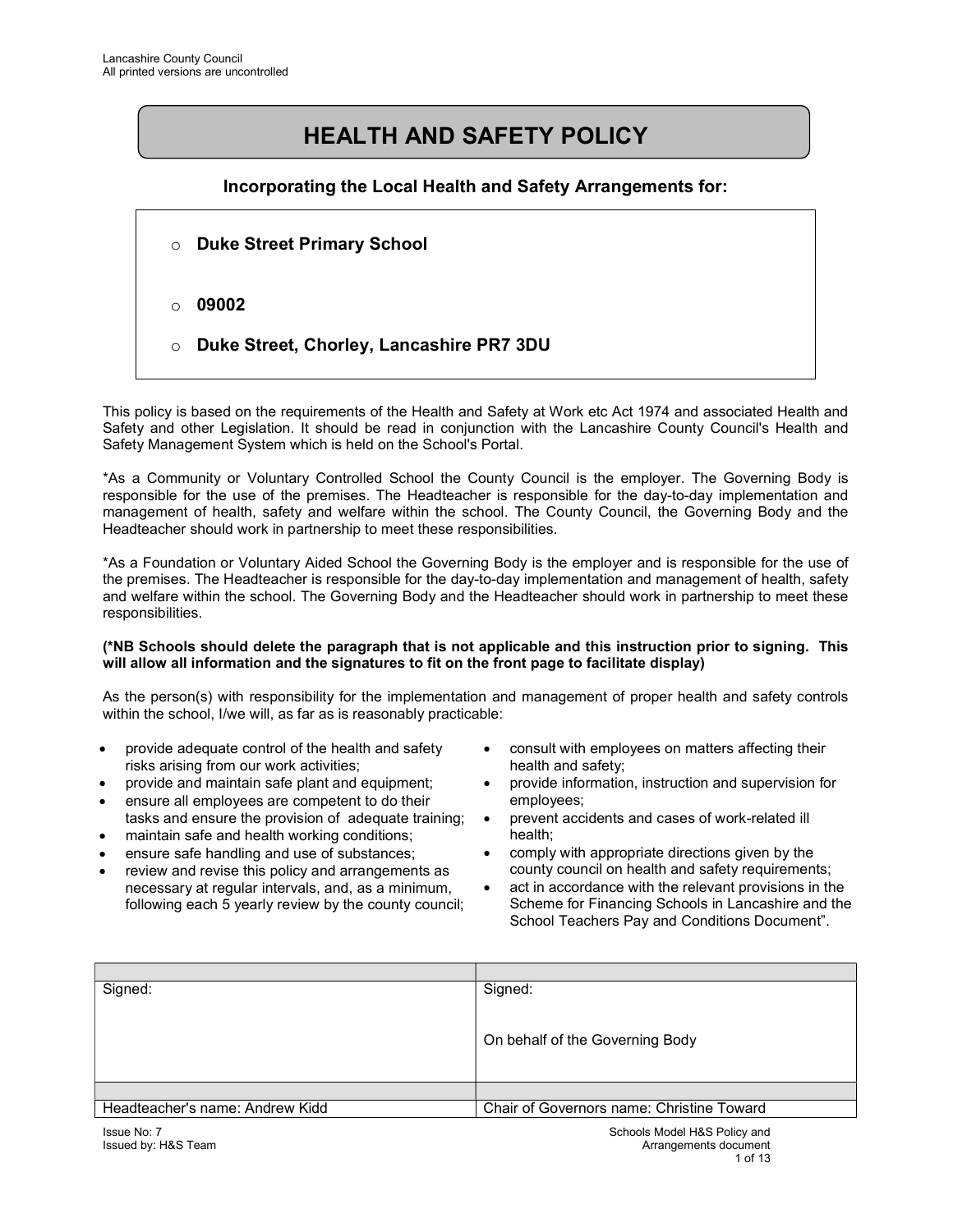| Date: | Proposed Review date: |
|-------|-----------------------|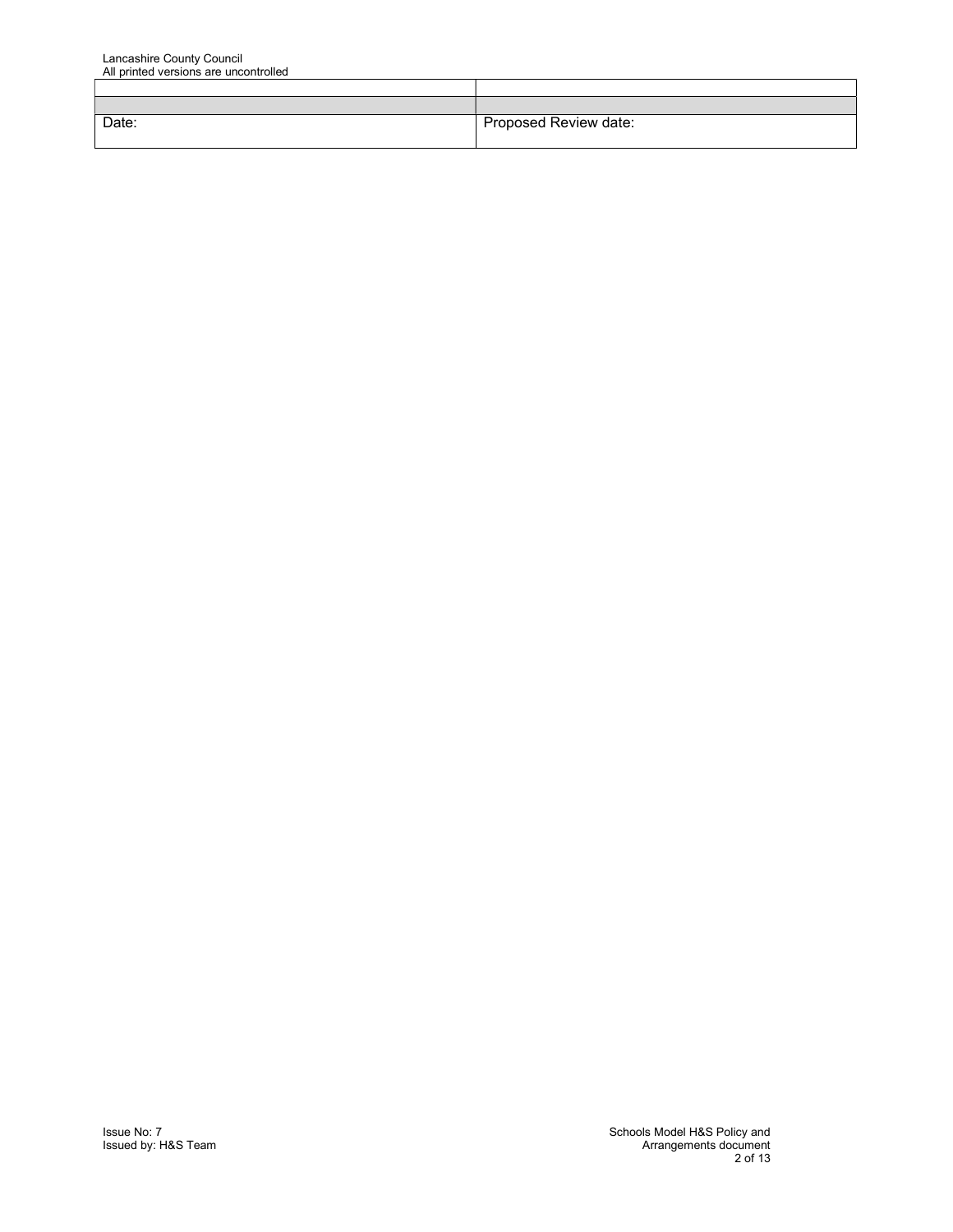#### **Responsibilities**

| The responsibility for implementation and<br>management of proper health and safety<br>controls within the school is that of:                                                                                                                                                                                                                                  | <b>Andrew Kidd</b>                                          |
|----------------------------------------------------------------------------------------------------------------------------------------------------------------------------------------------------------------------------------------------------------------------------------------------------------------------------------------------------------------|-------------------------------------------------------------|
| The authorised member of staff with day-to-<br>day responsibility for ensuring this policy is<br>put into practice is (e.g. Health & Safety Co-<br>ordinator):                                                                                                                                                                                                 | Andrew Kidd / Back up DH                                    |
| To ensure health and safety standards are<br>maintained/improved, the following people<br>have responsibility in their specific areas e.g.<br>premises issues, fire safety and other<br>emergencies, out-of-hours arrangements,<br>educational visits:                                                                                                         | Headteacher / Site Supervisor                               |
| The Health & Safety objectives * for the<br>school (as identified by accident/incident<br>investigation, consultation, review of risk<br>assessments, health & safety management<br>support and audit visits; advice from the<br>county council etc. or other sources e.g.<br>DCSF, Teachernet, other schools, the HSE)<br>will be developed and monitored by: | Chair of Premises Committee / and<br>H&S nominated governor |
| All employees within the school have a responsibility to:                                                                                                                                                                                                                                                                                                      |                                                             |

- 1. Co-operate with the Headteacher and his/her nominated representatives on all matters relating to health and safety;
- 2. Not interfere with anything provided to safeguard their health and safety;
- 3. Take reasonable care of their own health and safety, and not knowingly place anyone who may be affected by their work activities at risk; and
- 4. Report all health and safety concerns to an appropriate person (as detailed in this policy statement).
- 5. The Conditions of Employment of Teachers provide that teachers' professional duties include maintaining good order and discipline among the pupils and safeguarding their health and safety both when they are authorised to be on the school premises and when they are engaged in authorised school activities elsewhere.
- \* Health & Safety objectives should be set for improvements in the management of health & safety within the school. These can be formal or informal objectives e.g. within the School Development Plan or in the minutes of Governors or Staff meetings respectively. Any actions arising from those objectives should be documented e.g. as an action plan, and monitored to ensure they are achieved.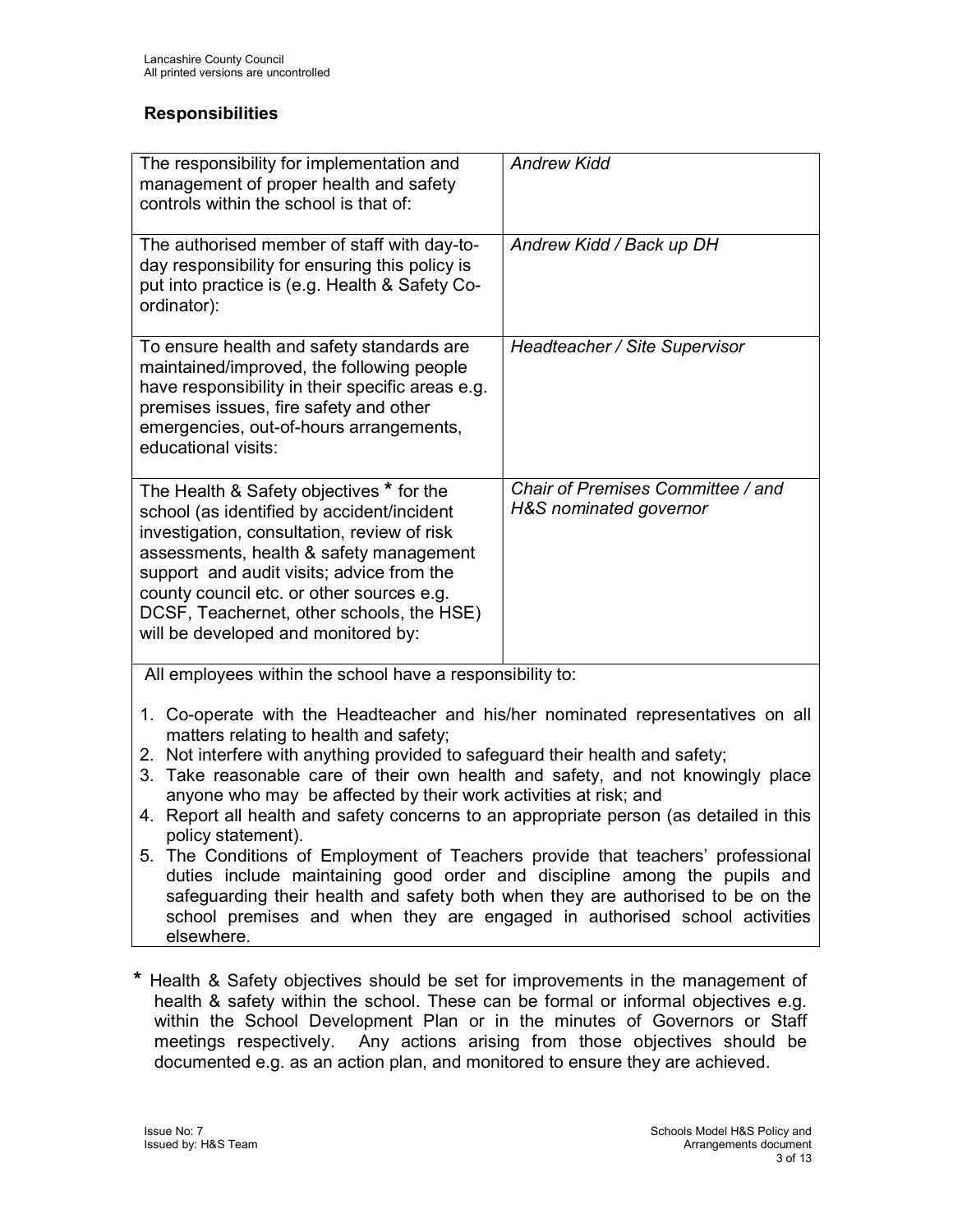#### Examples of objectives might be:

- a % reduction in accidents will be achieved by changes to playground supervison;
- a revised procedure for dealing with contractors on site will be devised and implemented;
- revised arrival and departure arrangements will be put in place to separate vehicles and pedestrians on school grounds;
- raising health & safety awareness by using the County Council's e-learning courses.

### Health and Safety Risks Arising from Work Activities

I/we will ensure that so far as is reasonably practicable, all areas of risk are assessed and adequate control measures are put in place to ensure the health and safety of all employees, pupils, contractors, non-employees and anyone else affected by the school's activities.

| All teachers                      |
|-----------------------------------|
|                                   |
| HT/SS/nominated HS governor (HSG) |
| HT/SS                             |
| HT/SS                             |
| HT/SS                             |
| Premises/H&S committee            |
|                                   |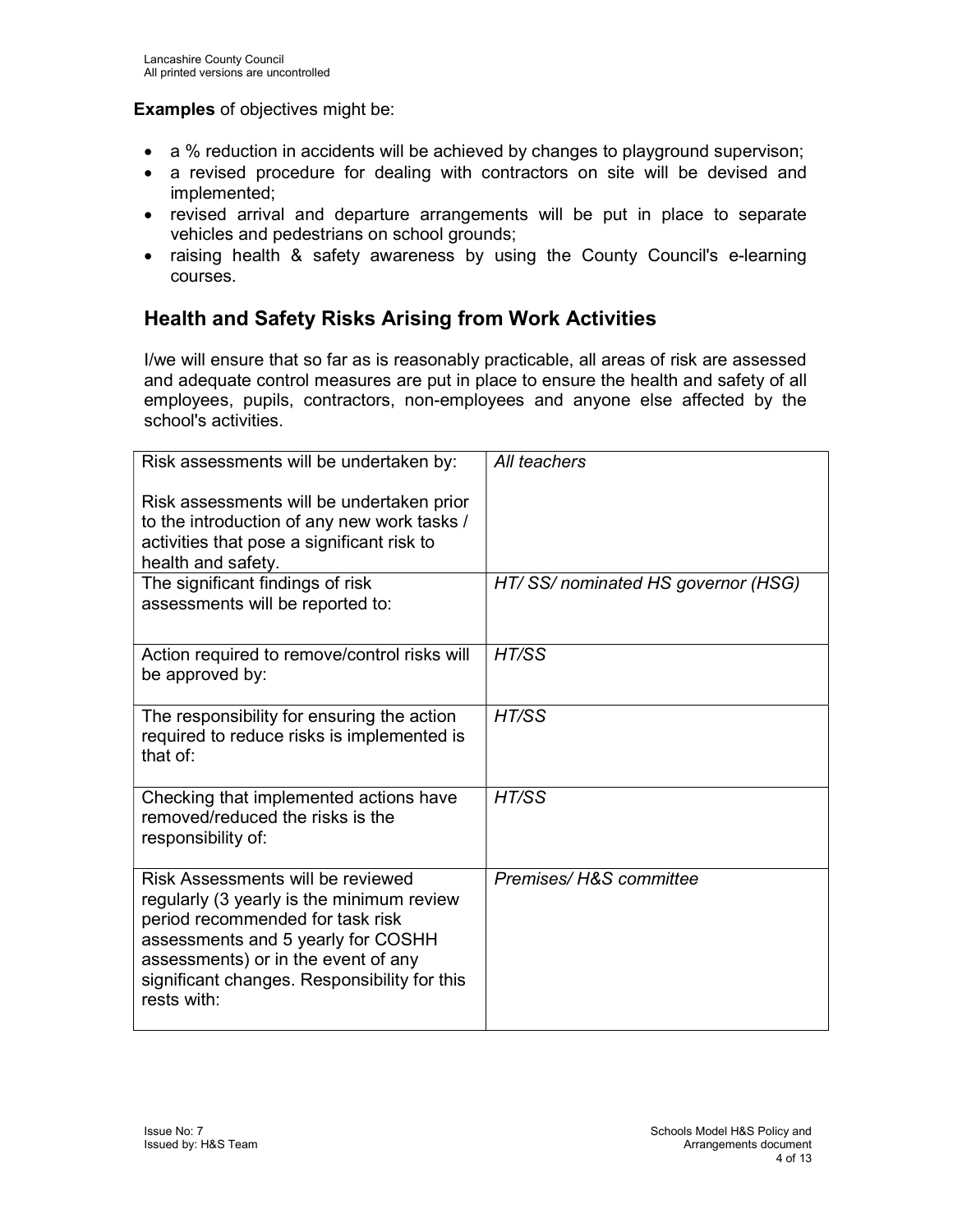# School's Commitment

To meet the requirements of this Policy Statement, the Headteacher/Governing Body and/or his/her/their nominated representative(s) will:

- a) draw up and implement appropriate health & safety procedures for the school;
- b) share appropriate elements of these procedures with all employees, pupils, visitors and anyone else who may be affected by them;
- c) arrange for risk assessments to be completed for all areas of work and review them on a regular basis;
- d) as part of the risk assessment process, produce safe systems of work where necessary and arrange for their implementation including any appropriate training, resourcing, auditing and monitoring;
- e) identify adequate resources for the implementation of the health and safety policy and arrangements with the school;
- f) comply with appropriate directions given by the county council on health and safety requirements; and,
- g) act in accordance with the relevant provisions in the Scheme for Financing Schools in Lancashire and the School Teachers Pay and Conditions Document.

The school will, upon request, make available for general inspection specific, procedures and documentation and will regularly review its arrangements in respect of the applicable topics and activities listed in the table at the end of this Policy document.

(The list in the table at the end of this document is not comprehensive - some hazards may not apply to your premises and there may be additional hazards that are not listed in the table. Please add any additional hazards to the list or remove any that do not apply. You should delete this paragraph once you have done this.)

### Consultation with employees

The school recognises and accepts its duty to consult with employees and will do so via a union-appointed safety representative and/or through elected employee representatives where union appointed representatives are not available.

| Employee representative(s) for the school are: | Jess Haddon                                                                                     |
|------------------------------------------------|-------------------------------------------------------------------------------------------------|
| Consultation with employees is provided via:   | Staff memos / emails / agenda<br><i>items at staff or department</i><br>meetings as appropriate |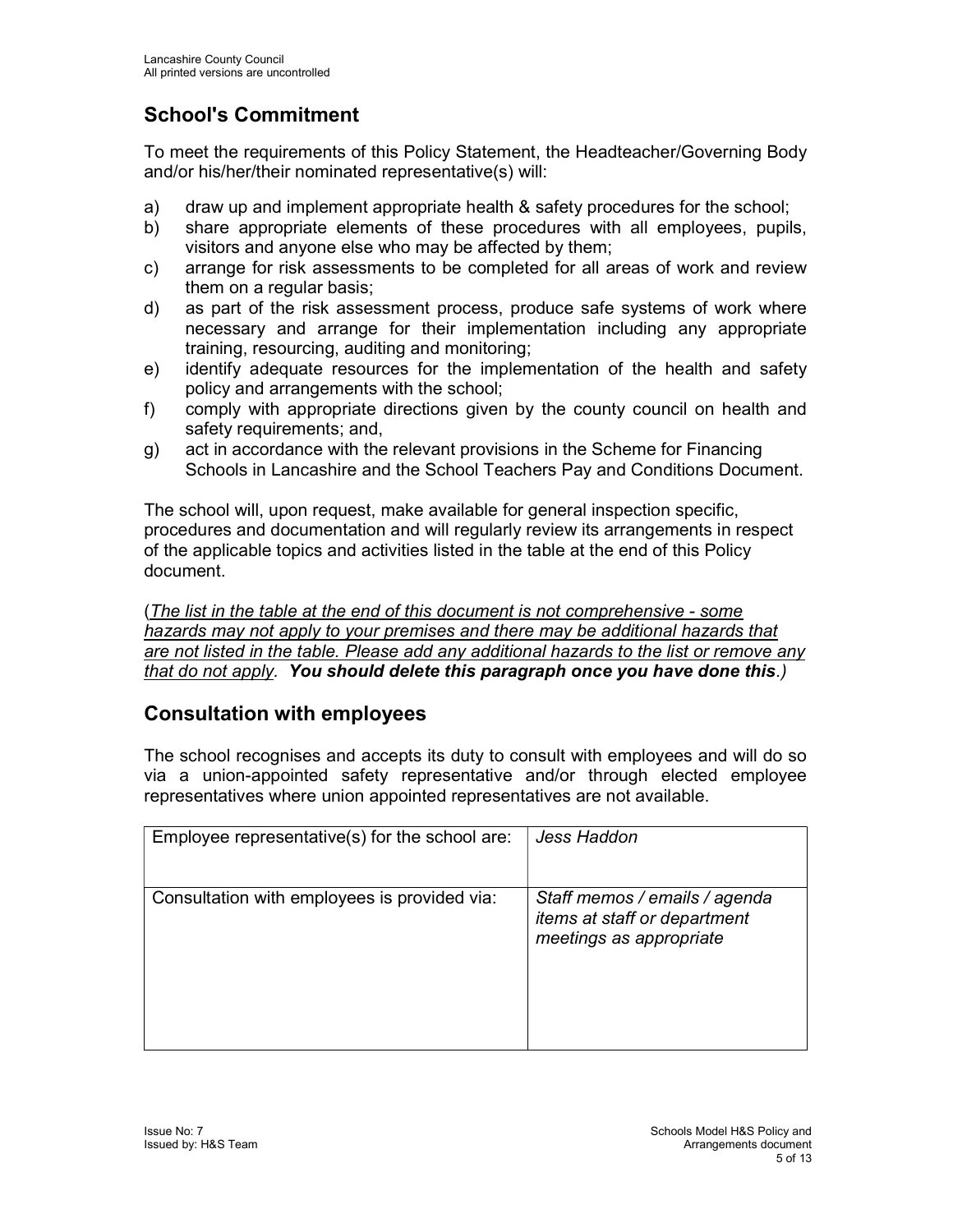The school recognises and accepts that safety representatives must be given the paid time necessary to carry out their functions, and paid time as is necessary to undergo training in those functions, as is reasonable in the circumstances.

Safety Representatives functions are to:-

- Investigate potential hazards and dangerous occurrences at the workplace, and complaints by employees relating to health, safety and welfare at work, and examine the causes of workplace accidents.
- Make representations to the Headteacher/Governing Body on the above investigations, and on general matters affecting the health and safety of the employees they represent.
- **Inspect the workplace.**
- **Represent employees in dealings with health and safety inspectors.**
- **EXECUTE:** Attend health and safety committee meetings.

### Safe Plant and Equipment

The school will ensure that all plant and equipment that requires maintenance is identified, that maintenance is carried out and that new or second-hand plant and equipment meets any required health and safety standards before it is purchased.

| Responsible person(s) for identifying all<br>equipment/plant needing maintenance:                                                 | <b>HT/PRoP</b> |
|-----------------------------------------------------------------------------------------------------------------------------------|----------------|
| Responsible person(s) for ensuring effective<br>maintenance procedures are drawn up:                                              | <b>HT/PRoP</b> |
| Responsible person(s) for ensuring that all<br>identified maintenance is carried out:                                             | <b>HT/PRoP</b> |
| Any problems found with equipment should be<br>reported to:                                                                       | HT/SS          |
| Responsible person(s) to check that<br>new<br>equipment meets any required health and safety<br>standards before it is purchased: | HT/SS          |

### Information, Instruction and Supervision

| The Health and Safety Law poster* is<br>displayed at: | Staffroom |
|-------------------------------------------------------|-----------|
|                                                       |           |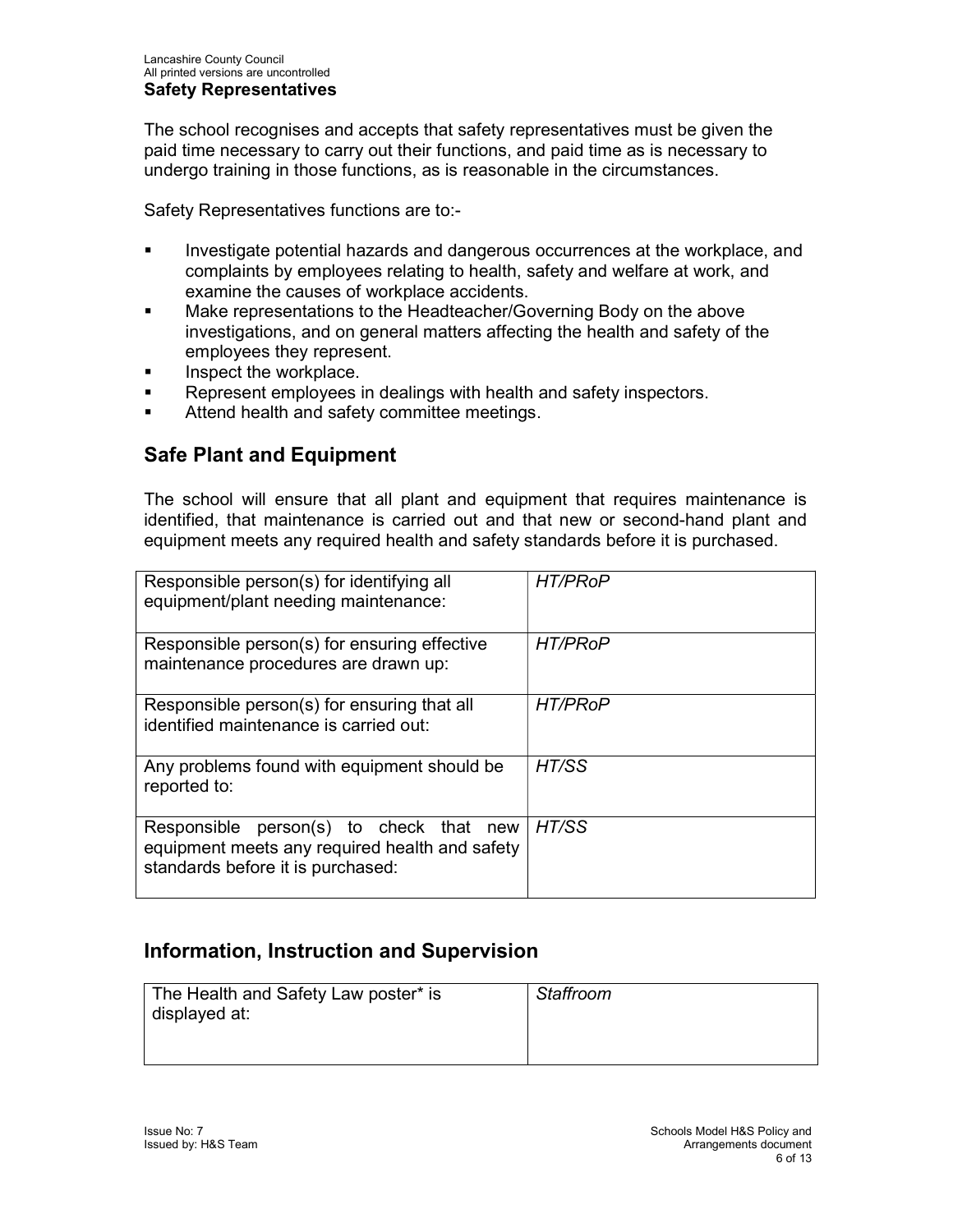| All printed versions are uncontrolled                                                                    |                                          |
|----------------------------------------------------------------------------------------------------------|------------------------------------------|
| Health and safety advice is available from:                                                              | HT/staff safety handbook/ H&S<br>website |
| Induction, supervision of trainees/work<br>placements etc. will be arranged/<br>undertaken/monitored by: | <b>DH/AH</b>                             |
| Health & Safety in shared premises (where<br>applicable) is managed by:                                  | $N/A$ .                                  |
| delete if premise is not shared                                                                          |                                          |

\* It is a legal requirement to display the Health & Safety Law Poster in a prominent position in each workplace e.g. in the school's Reception area, or to give employees a copy of the Health & Safety Law leaflet.

### Competency for Tasks and Training

The school has arrangements in place to ensure that all new employees are provided with appropriate health and safety induction training when they start work. This will cover basics such as first aid and fire safety. Specific on the job and job specific health and safety training will also be provided if needed to achieve the required competency. Training provision will include regular refresher training where appropriate. Write down your arrangements for training here including arrangements for record keeping.

| Induction training will be provided for all<br>employees by: | <b>DSL</b>                                                 |
|--------------------------------------------------------------|------------------------------------------------------------|
| Job specific training will be provided by:                   | HT/DH/AH/DSL                                               |
| Jobs requiring specific health & safety training<br>are:     | TA (where manual handling is<br>necessary)<br>Office staff |
| Training records are kept at/by:                             | НT                                                         |
| Training will be identified, arranged and<br>monitored by:   | <b>HT/HSG</b>                                              |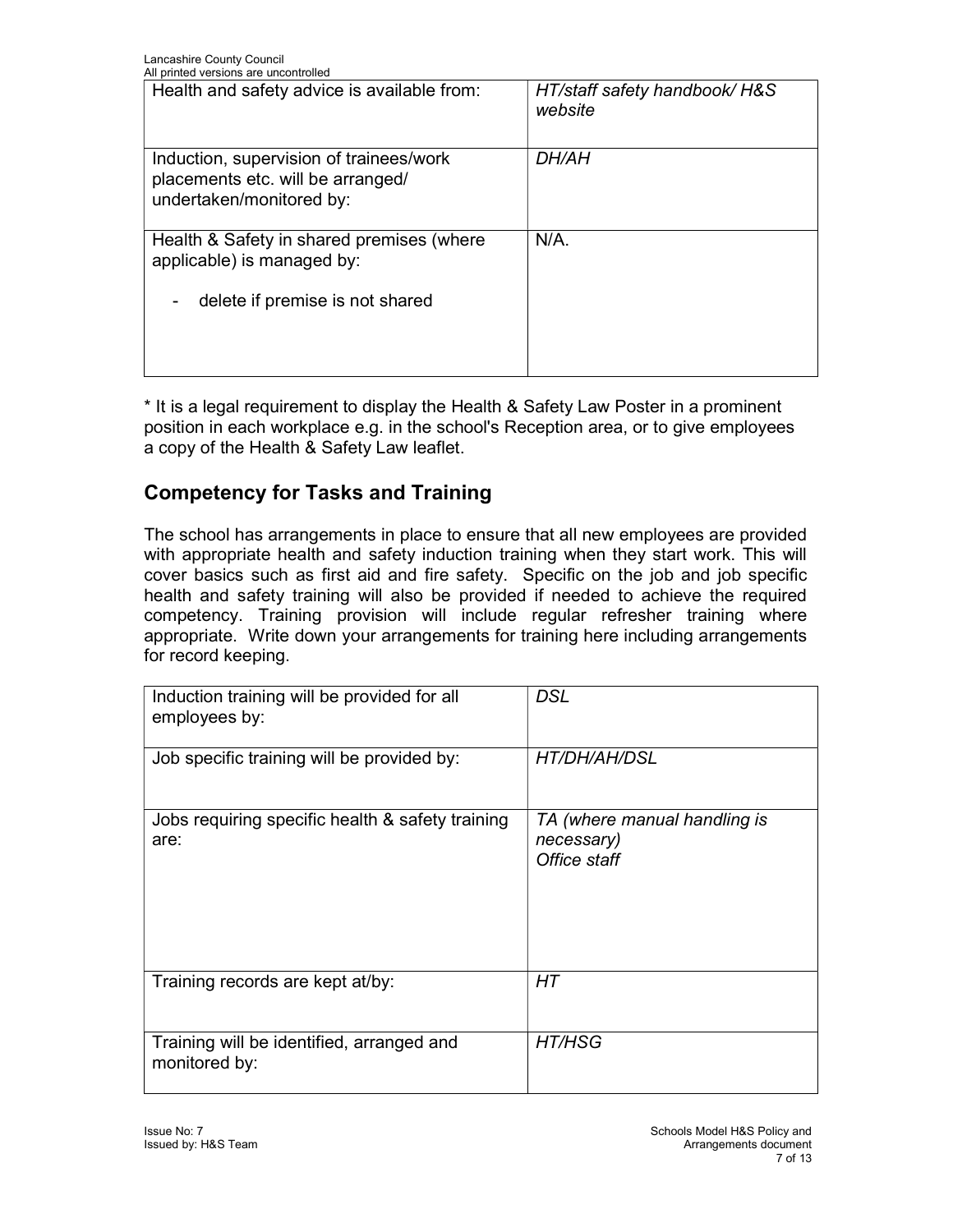## Accidents, First Aid and Work-related Ill Health

The school acknowledges the legal requirement to:

- Ensure that there is a recognised system in place to deal with the reporting, recording and investigation of incidents and accidents.
- Ensure that there is a recognised system in place for reporting work related injuries, diseases and dangerous occurrences under the RIDDOR Regulations.
- Provide appropriate first aid arrangements for employees and anyone attending the premises that may be affected by the school's activities.
- Provide health surveillance for any employees who may be at risk of ill-health as a direct result of work activities, and has made appropriate arrangements to deal with this issue.

| The first aid box(es) is/are available:                                      | Staff room, MI room, Rainbow<br>room, and the following marked<br>classrooms Pine, Kiwi, Willow,<br>Maple |
|------------------------------------------------------------------------------|-----------------------------------------------------------------------------------------------------------|
| The first aider(s) and appointed person(s)<br>is/are:                        | List displayed in staffroom                                                                               |
| All accidents and cases of work-related ill<br>health are to be reported to: | HT I N                                                                                                    |

### Performance Monitoring

The school acknowledges its requirement to monitor the health and safety of employees and anyone who may be affected by its work activities and has appropriate arrangements in place to fulfil this requirement and to keep records.

| To check our working conditions and ensure<br>our safe working practices are being followed,<br>we will:                                                                                | <b>Premises HS Committee</b> |
|-----------------------------------------------------------------------------------------------------------------------------------------------------------------------------------------|------------------------------|
| Conduct workplace inspections. These are<br>carried out by:                                                                                                                             |                              |
| Review all risk assessments regularly (3 yearly<br>is recommended for task risk assessments and<br>5 yearly for COSHH assessments) or in the<br>event of any significant changes.       | <b>Premises HS Committee</b> |
| Responsible person(s) for investigating<br>accidents - e.g. road traffic accidents, slips,<br>trips and/or falls accidents etc. before<br>requesting assistance from the Health, Safety | HT/HSG                       |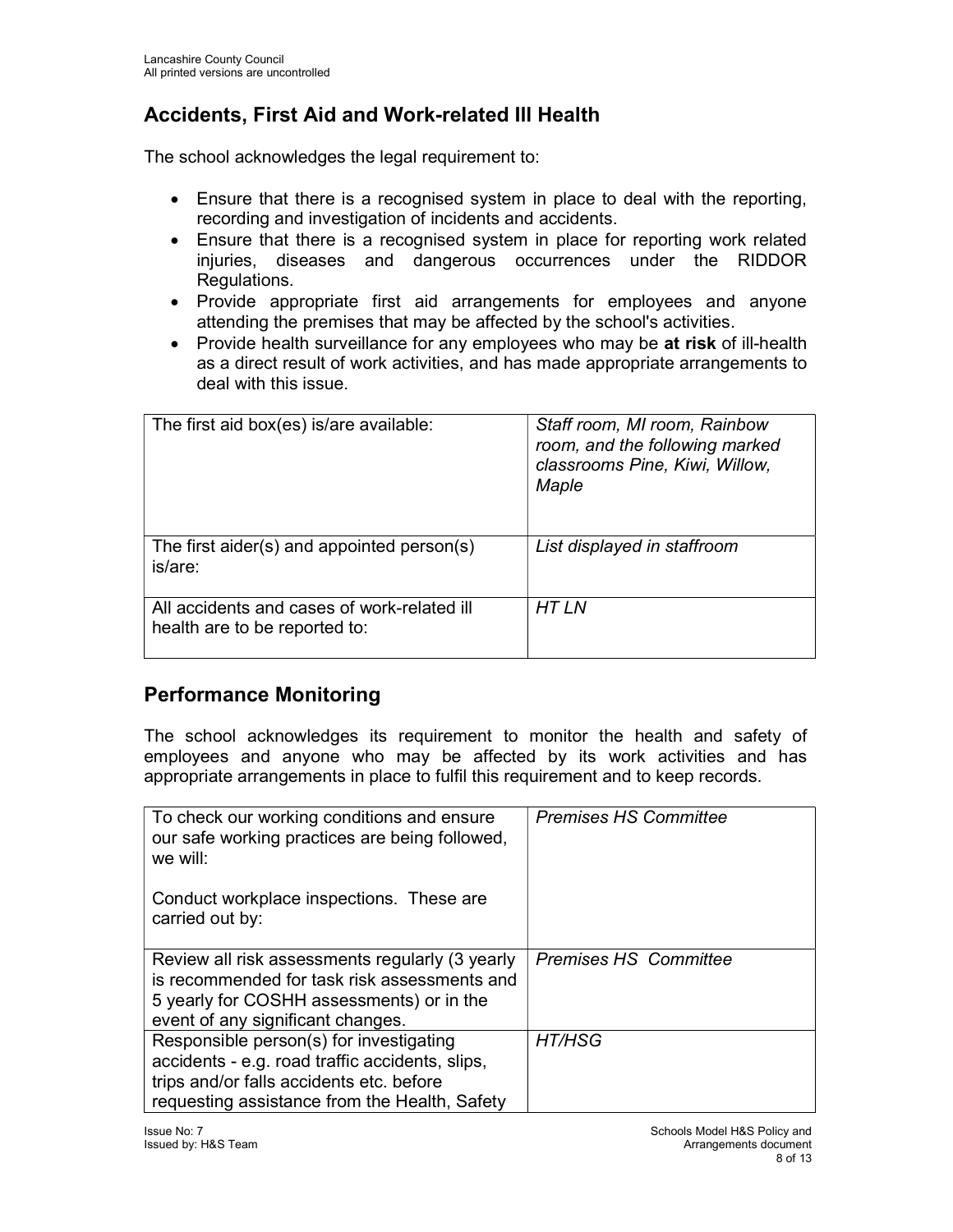| All printed versions are dricontrolled                                                                     |                           |
|------------------------------------------------------------------------------------------------------------|---------------------------|
| and Quality Team if necessary:                                                                             |                           |
| Responsible person(s) for investigating work-<br>related causes of sickness absences:                      | <b>Staffing Committee</b> |
| Responsible person(s) for acting on<br>investigation findings to prevent recurrences:                      | HT/GB                     |
| Responsible person(s) for the monitoring of<br>any trends in accidents, incidents and sickness<br>absence: | HT/GB                     |

### Emergency Procedures - Fire and Evacuation

The school acknowledges its responsibility for ensuring that appropriate emergency procedures are in place and that these are communicated to all concerned, including other users of the premises, and monitored on a regular basis.

| Responsibility for ensuring the fire risk<br>assessment is undertaken and implemented<br>rests with:                                             | HT/ Premise HS committee                       |
|--------------------------------------------------------------------------------------------------------------------------------------------------|------------------------------------------------|
| Escape routes are checked by/every:                                                                                                              | SS/daily:                                      |
| Fire extinguishers are maintained and checked<br>by/every:                                                                                       | External contractor (Westmorland)<br>annually: |
| Alarms are tested by/every:                                                                                                                      | SS/weekly                                      |
| The emergency evacuation procedure is tested<br>by/every:                                                                                        | HT/termly                                      |
| Responsibility for ensuring arrangements are<br>in place to deal with other emergency<br>situations e.g. bomb threat, flood, etc. rests<br>with: | <b>Premises HS committee</b>                   |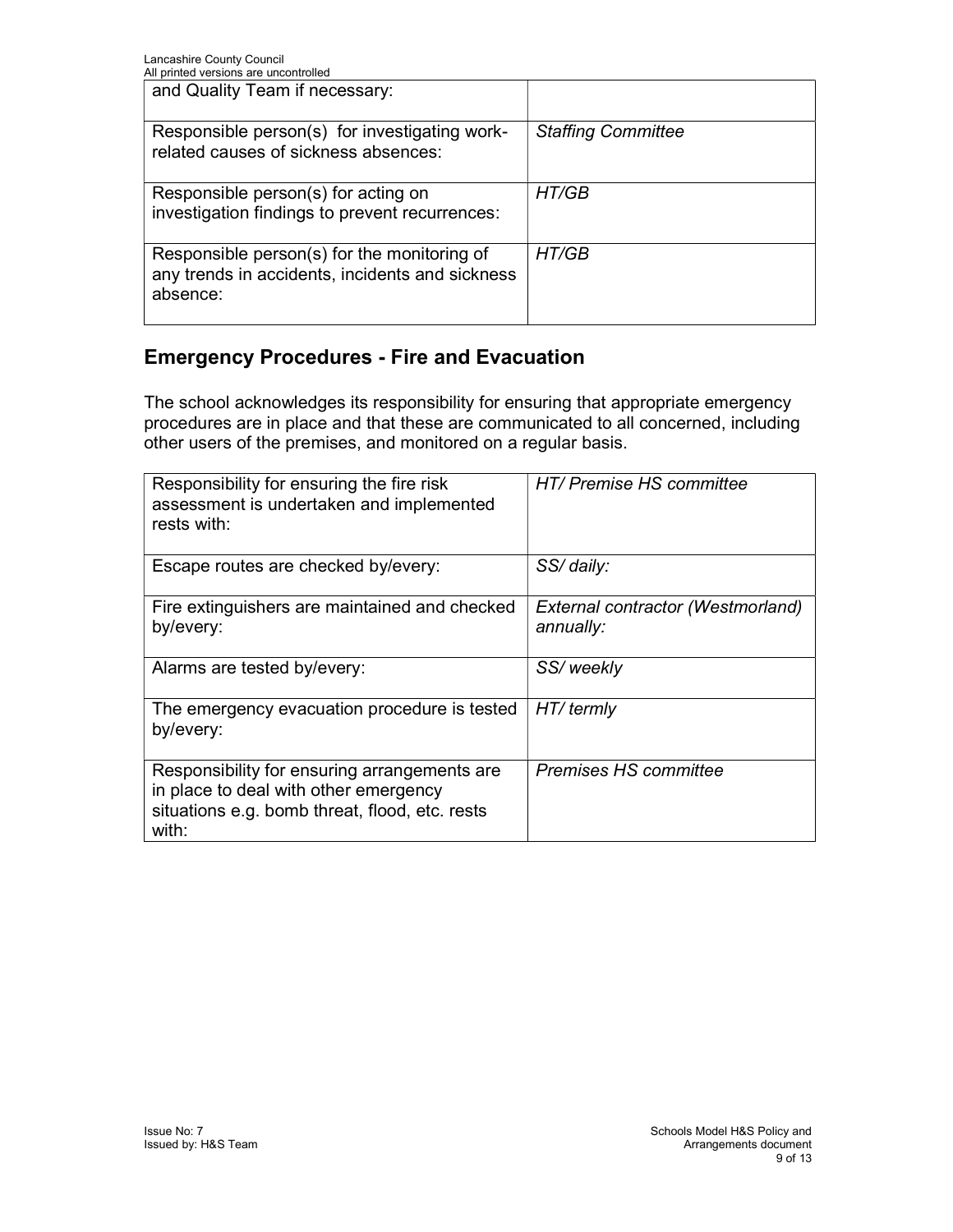#### Table of Occupational Health & Safety Topics/Activities that apply

| <b>Occupational Health &amp; Safety Topic/Activity</b><br>(This is not a comprehensive list. Please add any further topics/activities<br>relevant to the school). | Applicable $(\sqrt{})$ |
|-------------------------------------------------------------------------------------------------------------------------------------------------------------------|------------------------|
| Information and Guidance is available on the web site, link below:                                                                                                |                        |
| <b>Health, Safety &amp; Quality web site</b>                                                                                                                      |                        |
| Accident Reporting, Recording and Investigation                                                                                                                   | V                      |
| Bodily Fluids (urine; blood; faeces; vomit) & Biological Agents                                                                                                   |                        |
| Catering                                                                                                                                                          |                        |
| Cleaning/caretaking                                                                                                                                               |                        |
| Control of contractors                                                                                                                                            |                        |
| Disability access (health & safety implications)                                                                                                                  |                        |
| Display Screen Equipment and Eye Tests                                                                                                                            | N                      |
| Driving at Work                                                                                                                                                   |                        |
| Electrical Safety e.g. installations, PAT tests, visual checks, local policy<br>on bringing electrical items into school etc.                                     | $\sqrt{ }$             |
| Emergency Procedures other than Fire e.g. flood, services failure                                                                                                 | ึง                     |
| Extended school and community use                                                                                                                                 | V                      |
| Falling Objects/Safe storage                                                                                                                                      | ٦                      |
| <b>Fire Safety</b>                                                                                                                                                |                        |
| <b>First Aid</b>                                                                                                                                                  |                        |
| Gas safety e.g. installations, servicing, tests, visual checks, local policy<br>on use of gas items in school etc.                                                | √                      |
| Hot surfaces, scalds and burns                                                                                                                                    | ٦I                     |
| Health & Safety Induction (checklist available on web site)                                                                                                       | ٦                      |
| Lettings to non-school groups                                                                                                                                     |                        |
| <b>Manual Handling</b>                                                                                                                                            |                        |
| <b>Minibuses</b>                                                                                                                                                  |                        |
| Mobile phones (the use of)                                                                                                                                        | V                      |

Issue No: 7 Issued by: H&S Team  Schools Model H&S Policy and Arrangements document 10 of 13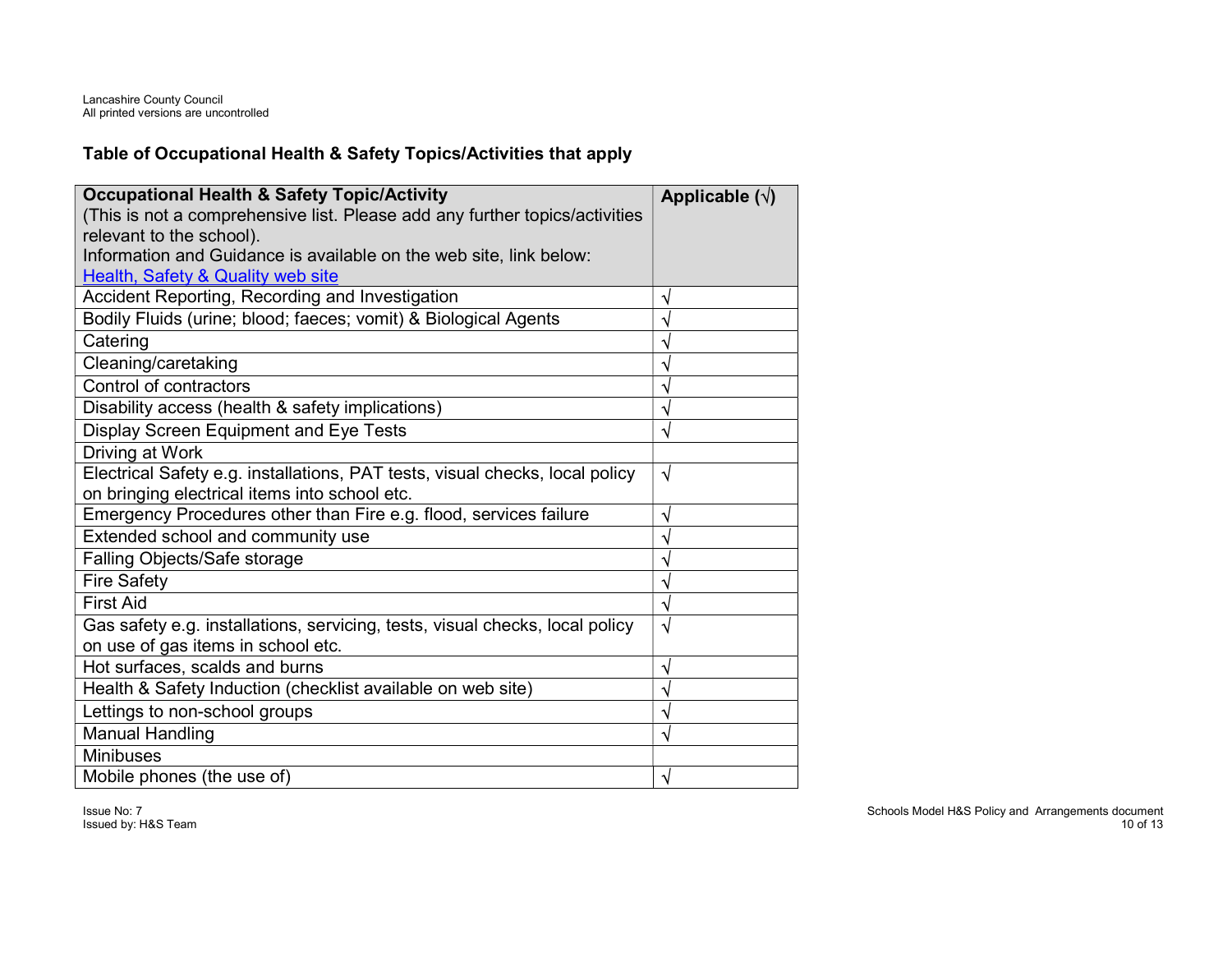Lancashire County Council All printed versions are uncontrolled

| <b>Occupational Health &amp; Safety Topic/Activity</b>                      | Applicable $(\sqrt{})$ |
|-----------------------------------------------------------------------------|------------------------|
| (This is not a comprehensive list. Please add any further topics/activities |                        |
| relevant to the school).                                                    |                        |
| Information and Guidance is available on the web site, link below:          |                        |
| Health, Safety & Quality web site                                           |                        |
| Needles and needle stick injuries                                           | ٦                      |
| Personal safety including lone working and violence and aggression          |                        |
| Play Equipment installations inspections                                    |                        |
| Playgrounds and external areas                                              |                        |
| Ponds and Water features                                                    |                        |
| Premises Management (see Premises Management Guidance &                     | V                      |
| Records on Health & Safety web site)                                        |                        |
| Pupil moving and handling (special needs)                                   | ิง                     |
| Pregnant employees and nursing mothers                                      |                        |
| Reporting of health & safety concerns/faults                                |                        |
| Shared use of buildings                                                     |                        |
| Sharps e.g. broken glass either in school building or external grounds      |                        |
| Slips and trips                                                             |                        |
| <b>Stress</b>                                                               |                        |
| Substances - COSHH                                                          |                        |
| Swimming pools                                                              |                        |
| Vehicle and pedestrian traffic                                              |                        |
| Visitor and volunteers safety                                               |                        |
| Waste storage and disposal                                                  | ٦J                     |
| Water hygiene (Legionella, lead etc.) - a Legionella Risk Assessment        | √                      |
| should be in place as part of your premises management arrangements         |                        |
| Work equipment and machinery                                                | ٧                      |
| Working at height - ladders, access equipment etc.                          |                        |
| <b>Workplace Inspection</b>                                                 |                        |
|                                                                             |                        |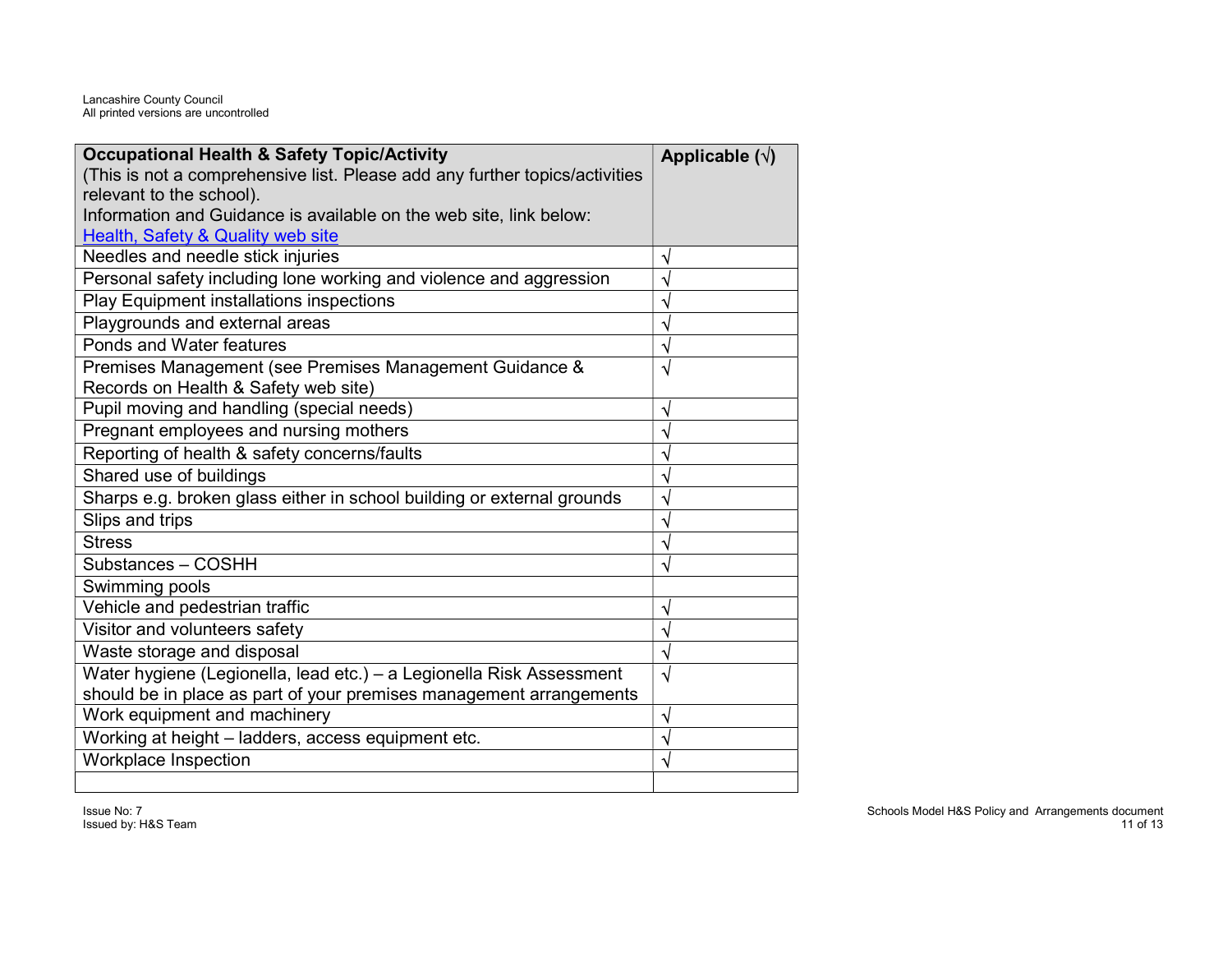Lancashire County Council All printed versions are uncontrolled

| <b>Occupational Health &amp; Safety Topic/Activity</b>                      | Applicable $(\sqrt)$ |
|-----------------------------------------------------------------------------|----------------------|
| (This is not a comprehensive list. Please add any further topics/activities |                      |
| relevant to the school).                                                    |                      |
| Information and Guidance is available on the web site, link below:          |                      |
| Health, Safety & Quality web site                                           |                      |
|                                                                             |                      |